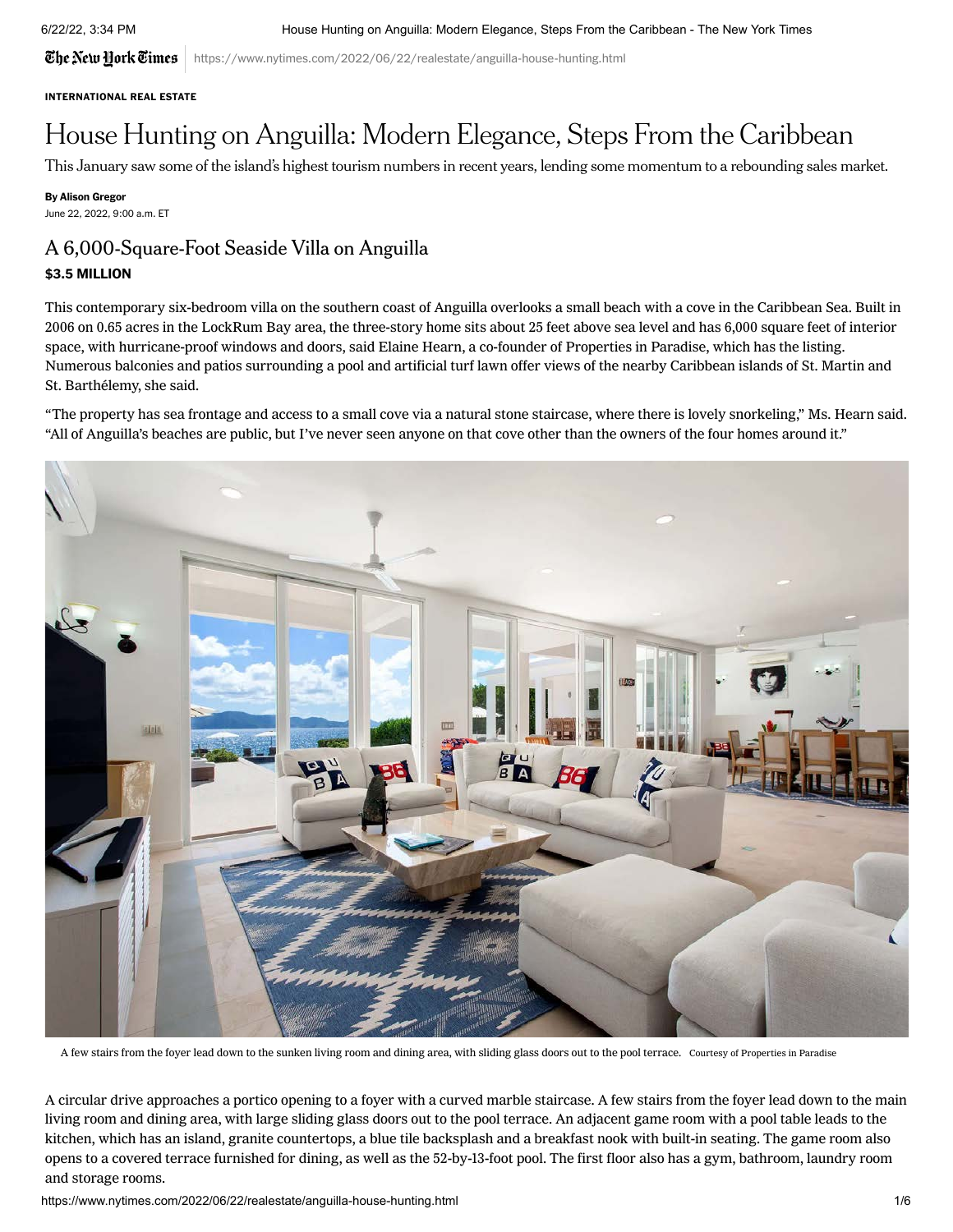The villa's furniture, mostly imported from Europe, is included in the asking price. Floor tiles are a mix of marble, travertine, sandstone and local coral stone.

The second floor has four en suite bedrooms, all with access to an extended balcony with sea views. Each bathroom is marble-tiled with a glass-walled shower; two have bathtubs and walk-in closets with built-in shelving.

The third floor has a central living area with a balcony and a kitchenette, flanked by two en suite bedrooms with walk-in closets and sandstone-tiled bathrooms.

There is air-conditioning throughout the home, as well as three outdoor showers. The property, which has parking for at least six cars, is landscaped with cottonwood, palm trees, bougainvillea and hibiscus. Plans have been approved to build a separate one-bedroom structure, Ms. Hearn said.

The villa is a short drive from the village of Blowing Point, where Anguilla's ferry terminal is located, and Rendezvous Bay Beach, a twomile stretch of white sand. The Valley, Anguilla's capital with about 1,000 residents, is a 10-minute drive, Ms. Hearn said. Also nearby is a golf course, tennis academy and boat excursion companies. Anguilla's international airport, which receives nonstop flights from Miami, is about eight minutes from the villa. Visitors can also fly into St. Maarten and take a 20-minute boat ride to Anguilla.



The 52-by-13-foot swimming pool extends out from a covered terrace outside the living room doors. Courtesy of Properties in Paradise

# Market Overview

The housing market on Anguilla, a British overseas territory with about 15,000 residents in the eastern Caribbean Sea, suffered the tandem shocks of Hurricane Irma in 2017 and the coronavirus pandemic in 2020, but has bounced back in the past year, said Neil Freeman, a manager with Freeman Caribbean Investments.

Anguilla doesn't publish official housing-price statistics. However, Mr. Freeman said, after the government lifted quarantine requirements for vaccinated visitors in July 2021, tourism, which dominates the island's economy, picked up and lent some momentum to real estate sales.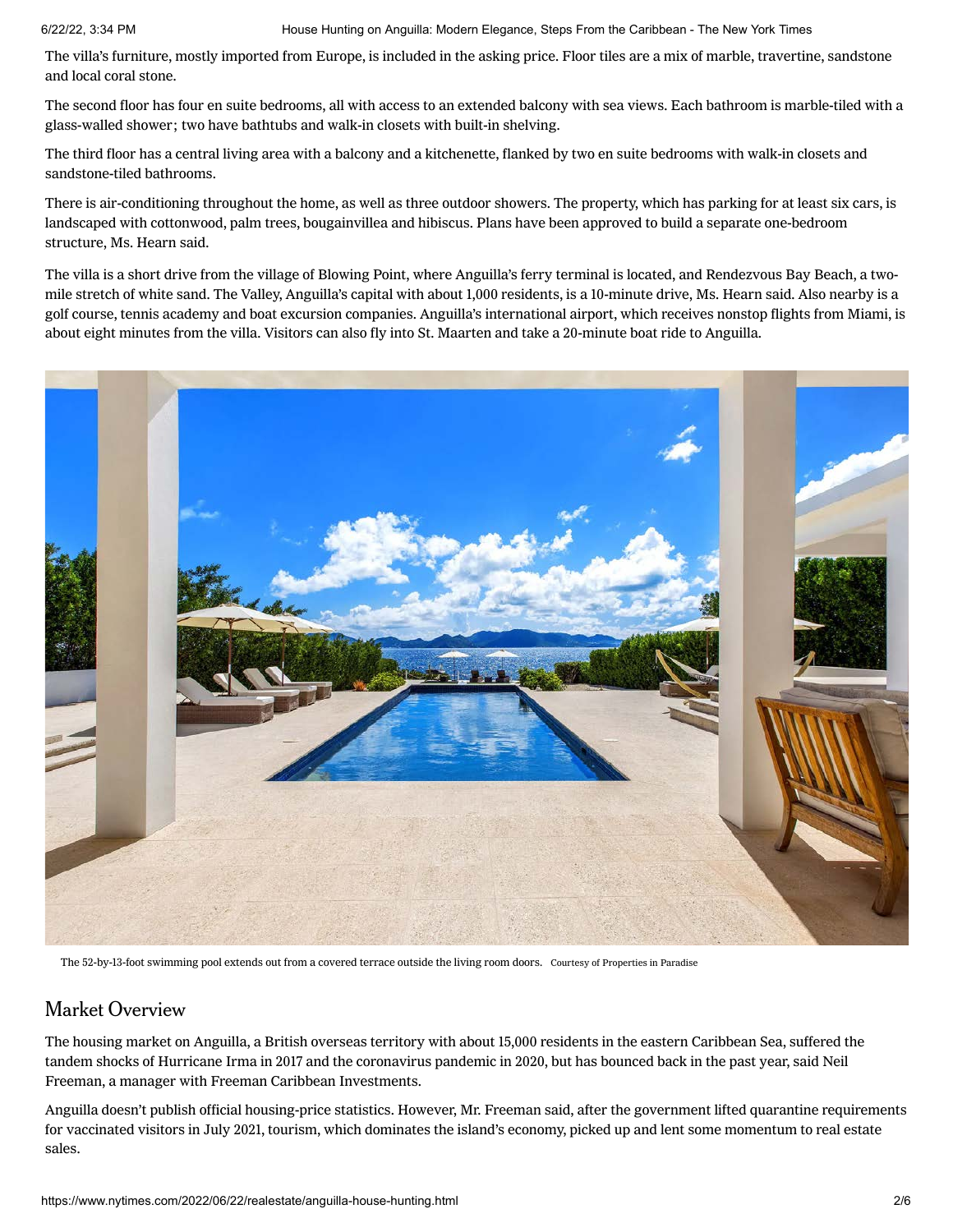6/22/22, 3:34 PM House Hunting on Anguilla: Modern Elegance, Steps From the Caribbean - The New York Times

While government statistics show that tourism in 2021, with 28,696 arrivals, plummeted by 82.7 percent from 2019, this January saw some of the island's highest tourism numbers in recent years, according to the Anguilla Tourism Board. Stopover arrivals were up 22 percent over the board's base year of 2016.

This was due in part to nonstop flights from Miami, which began in December 2020, said Lisa DeLong, a real estate sales manager with Tranquility Beach Anguilla, a new 15-unit beachfront condo development — the first of its size in a decade.

The flights from Miami, as well as increased traffic from Puerto Rico and the U.S. Virgin Island of St. Thomas, "have been a significant factor for increased tourism and investor interest," as have relaxed visitor entry protocols, Ms. DeLong said. "Being able to skip the extra transfer in St. Maarten and be on the beach in Anguilla earlier is a game-changer and makes a weekend getaway from the U.S. viable."

Mr. Freeman, who is a principal with Tranquility Beach Anguilla, said that more than half the development's 15 units have sold in the past 10 months, including about \$4.2 million worth of units in the past few weeks. Two-bedroom beachfront units are asking \$1,100 a square foot, with other units priced as low as \$750 a square foot, he said.



The second floor has four en suite bedrooms, all with access to an extended balcony. Courtesy of Properties in Paradise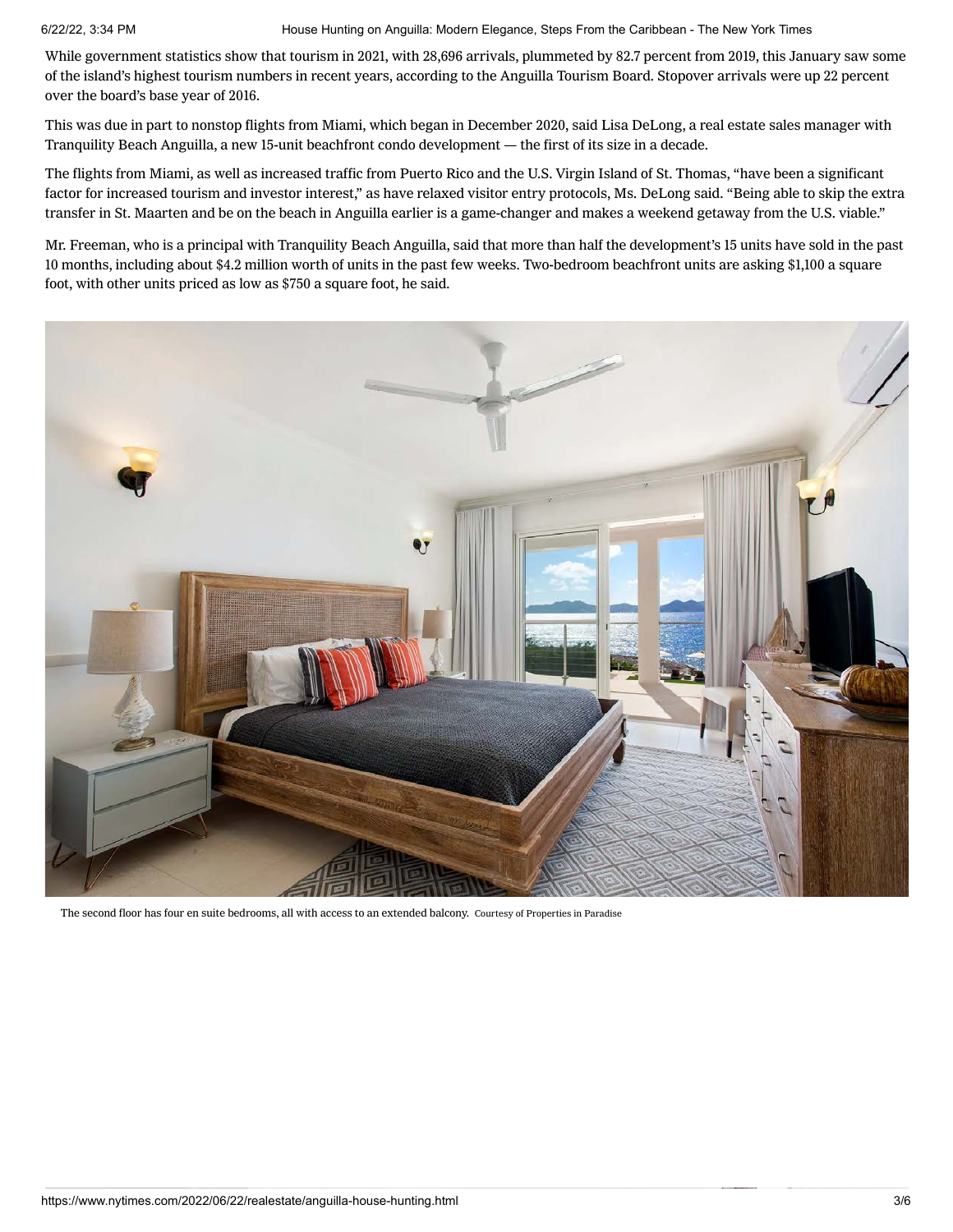

Each bathroom is marble-tiled with a glass-walled shower; two have bathtubs and walk-in closets. Courtesy of Properties in Paradise

At the same time, the market for villas continues apace, he said: "I've heard of several villa owners who have received purchase offers, often unsolicited, at almost double the value from a few years ago and have chosen to hold."

Initiatives such as Anguilla's Residency by Investment program — which was introduced in June 2019 and offers permanent residency to foreigners who invest at least \$750,000 in Anguilla real estate — may be bolstering the island's economy. The Digital Nomad program, which allows travelers to work in Anguilla for three to 12 months, launched in August 2020 and has been another boon to the real estate market, with more than 500 applicants, brokers said.

"After navigating the pandemic, people have realized they don't have to be tied to a city or be physically present to do their jobs," said Janine Edwards, the director of administration at Sunset Homes Anguilla and a principal with Tranquility Beach Anguilla.

A lack of inventory on other Caribbean islands considered Anguilla's competitors, including [Turks and Caicos](https://www.nytimes.com/2021/09/08/realestate/house-hunting-turks-and-caicos.html) and Saint Barthélemy, may also be affecting Anguilla's housing market, Ms. Hearn said. "Since borders reopened, sales have been good, especially in the under-\$1 million range," she said.

Among the qualities that attract foreign home buyers to Anguilla, a flat 35-square-mile island of coral and limestone, are a famously laidback and friendly population, favorable tax laws, exceptional beaches and restaurants, and a low crime rate, Ms. Hearn said. "There are no casinos, no fast-food chains, no inheritance tax and no capital gains," she said.

Houses on Anguilla are more expensive than in countries like Costa Rica and Jamaica, but a better deal than comparable properties on neighboring islands, Mr. Freeman said. "Anguilla properties range from \$1,000 a square foot to \$1,500 a square foot for beachfront locations, and \$500 to \$1,000 for inland or waterfront with a rocky shore," he said. "In St. Bart's and Turks and Caicos, prices are higher, from \$2,000 to \$3,000 a square foot."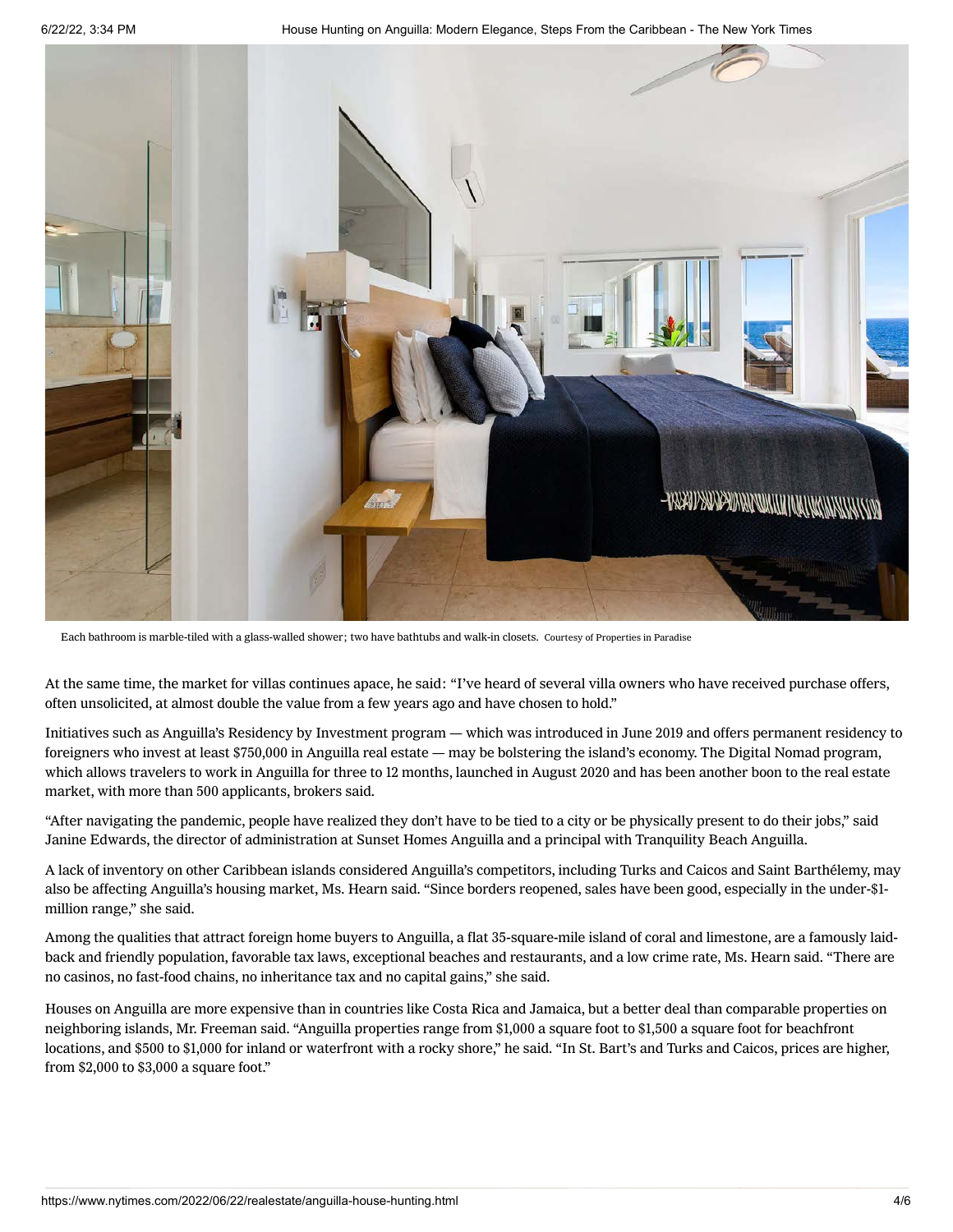

The third floor has a central living area with a balcony and a kitchenette, flanked by two en suite bedrooms. Courtesy of Properties in Paradise

# Who Buys on Anguilla

About three-quarters of foreign buyers on Anguilla hail from the United States, and about 10 percent come from Canada, Mr. Freeman said. "Anguilla attracts a mix of snowbirds, retirees and high-net worth individuals," he said. "At Tranquility Beach specifically, we've sold to several young families looking for investment income."

Many of the remaining foreign buyers are British, Ms. Hearn said. "The island is so small, there are no bad areas to buy, but many buyers are looking for the West End, where the majority of five-star hotels are, including Belmond Cap Juluca, Four Seasons and Aurora Anguilla Resort and Golf Club," she said.

# Buying Basics

Foreign buyers on Anguilla must apply for an Alien Land Holding License, a fairly straightforward process with a \$400 application fee that typically takes between one to four months to be granted, brokers said.

There is a 5 percent duty on the Alien Land Holding License, along with a 5 percent transfer tax on the sale of a property.

"For Tranquility Beach Anguilla, the license fee has been reduced to 2 percent, based on the number of days the condominiums are available for vacation rental," Ms. DeLong said.

Generally, purchases by foreigners are limited to a half acre (commercial developments excepted), and residential construction must be completed within 30 months, though exceptions are made, Ms. Hearn said.

While Anguilla's official currency is the East Caribbean dollar, many transactions are conducted in U.S. dollars. Buyers often hire a local lawyer, which typically costs about 1 to 2 percent of the sale price. Sale commissions are typically 5 percent and paid by the seller.

Mortgages from local banks are available. "Interest rates are about 6 percent at the moment," Ms. Hearn said. "Most of my buyers pay in cash."